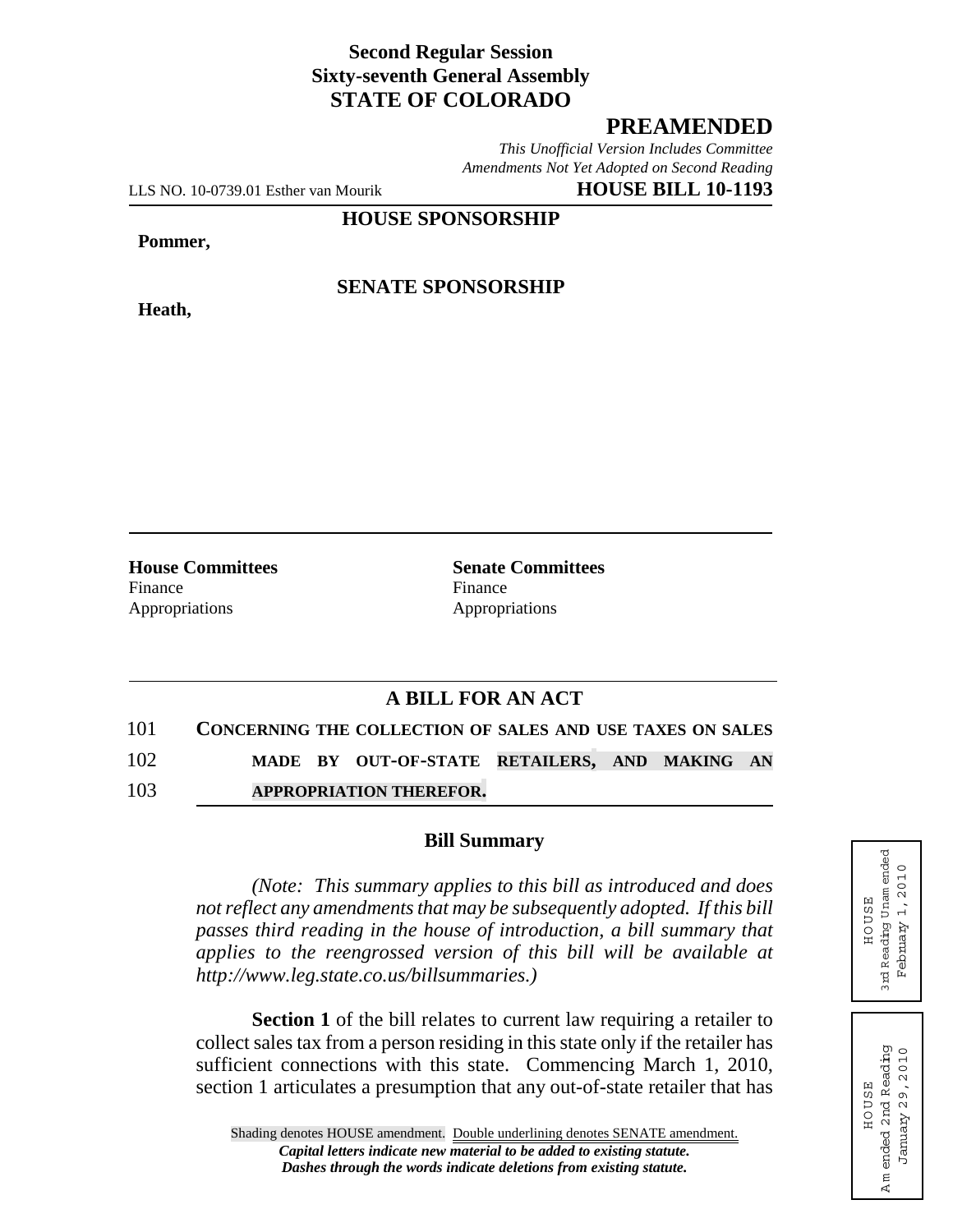a referral relationship with an affiliate has an obligation to collect sales tax. The bill specifies that the presumption may be rebutted by the out-of-state retailer if the retailer can show that the affiliate with whom the retailer has such a relationship did not engage in active solicitation. The bill defines an affiliate as a person residing in this state that solicits business by means of a public forum in this state.

**Section 2** specifies that, for purposes of any efforts to collect use tax, the executive director of the department of revenue may issue a subpoena to any out-of-state retailer if the out-of-state retailer refuses to voluntarily furnish specific information when requested and may take the out-of-state retailer's testimony under oath. If the out-of-state retailer fails or refuses to respond to the subpoena and give testimony, the executive director may apply to any judge of the district court of the state of Colorado for an attachment against the out-of-state retailer for contempt.

1 *Be it enacted by the General Assembly of the State of Colorado:*

2 **SECTION 1.** 39-26-102 (3) (b) and (8), Colorado Revised 3 Statutes, are amended to read:

4 **39-26-102. Definitions - rules.** As used in this article, unless the 5 context otherwise requires:

 (3) "Doing business in this state" means the selling, leasing, or delivering in this state, or any activity in this state in connection with the selling, leasing, or delivering in this state, of tangible personal property by a retail sale as defined in this section, for use, storage, distribution, or consumption within this state. This term includes, but shall not be limited to, the following acts or methods of transacting business:

 (b) (I) The soliciting, either by direct representatives, indirect representatives, manufacturers' agents, or by distribution of catalogues or 14 other advertising, or by use of any communication media, or by use of the newspaper, radio, or television advertising media, or by any other CONSTITUTIONAL means whatsoever, of business from persons residing in this state and by reason thereof receiving orders from, or selling or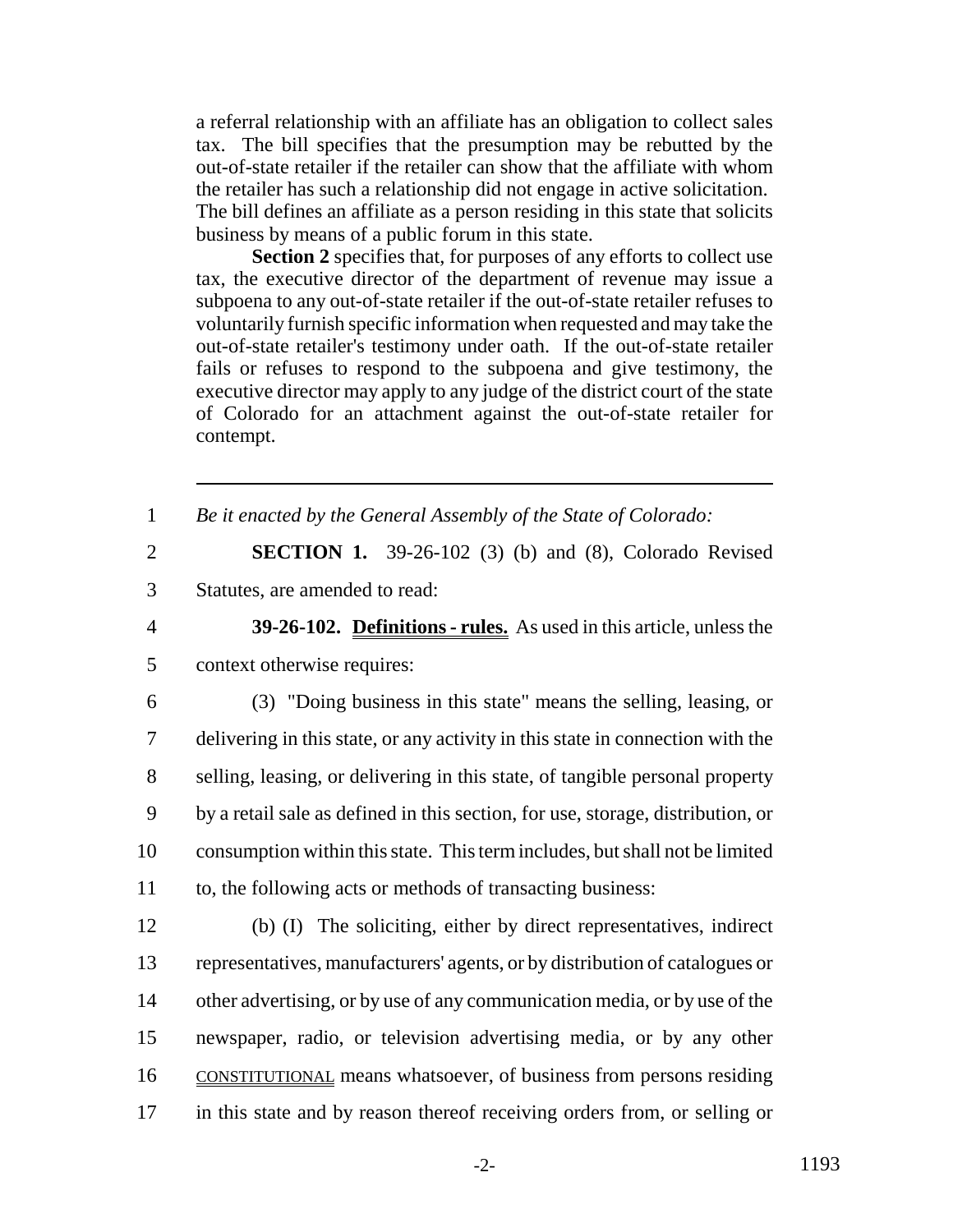leasing tangible personal property to, such persons residing in this state for use, consumption, distribution, and storage for use or consumption in this state.

 (II) (A) COMMENCING MARCH 1,2010, IF A RETAILER ENTERS INTO AN AGREEMENT WITH A NONEXEMPT AFFILIATE UNDER WHICH THE NONEXEMPT AFFILIATE, FOR A COMMISSION OR OTHER CONSIDERATION, DIRECTLY OR INDIRECTLY REFERS POTENTIAL CUSTOMERS, WHETHER BY A LINK ON AN INTERNET WEB SITE OR OTHERWISE, TO THE RETAILER, THEN THE NONEXEMPT AFFILIATE SHALL BE PRESUMED TO HAVE SOLICITED BUSINESS ON BEHALF OF SUCH RETAILER AND SUCH RETAILER IS DEEMED TO BE DOING BUSINESS IN THIS STATE. THIS PRESUMPTION SHALL NOT APPLY UNLESS THE CUMULATIVE GROSS RECEIPTS FROM SALES BY THE RETAILER TO CUSTOMERS IN THE STATE WHO ARE REFERRED TO THE 14 RETAILER BY ALL NONEXEMPT AFFILIATES WITH THIS TYPE OF AN AGREEMENT WITH THE RETAILER ARE IN EXCESS OF TEN THOUSAND DOLLARS DURING THE PRECEDING CALENDAR YEAR. THIS PRESUMPTION 17 MAY BE REBUTTED BY PROOF THAT THE NONEXEMPT AFFILIATE WITH WHOM THE RETAILER HAS AN AGREEMENT DID NOT ENGAGE IN ANY SOLICITATION IN THIS STATE ON BEHALF OF THE RETAILER THAT WOULD SATISFY THE NEXUS REQUIREMENT OF THE UNITED STATES CONSTITUTION DURING THE CALENDAR YEAR IN QUESTION. NOTHING IN THIS SUBPARAGRAPH (II) SHALL BE CONSTRUED TO NARROW THE SCOPE OF ANY 23 TERM FOR PURPOSES OF THIS ARTICLE.

**(B) IN THE EVENT THE EXECUTIVE DIRECTOR OF THE DEPARTMENT** 25 OF REVENUE DETERMINES AN EXEMPT AFFILIATE IS OPERATING AS A NONEXEMPT AFFILIATE FOR PURPOSES OF ITS RELATIONSHIP WITH ONE OR 27 MORE RETAILERS, THE EXECUTIVE DIRECTOR SHALL ISSUE A WRITTEN

-3- 1193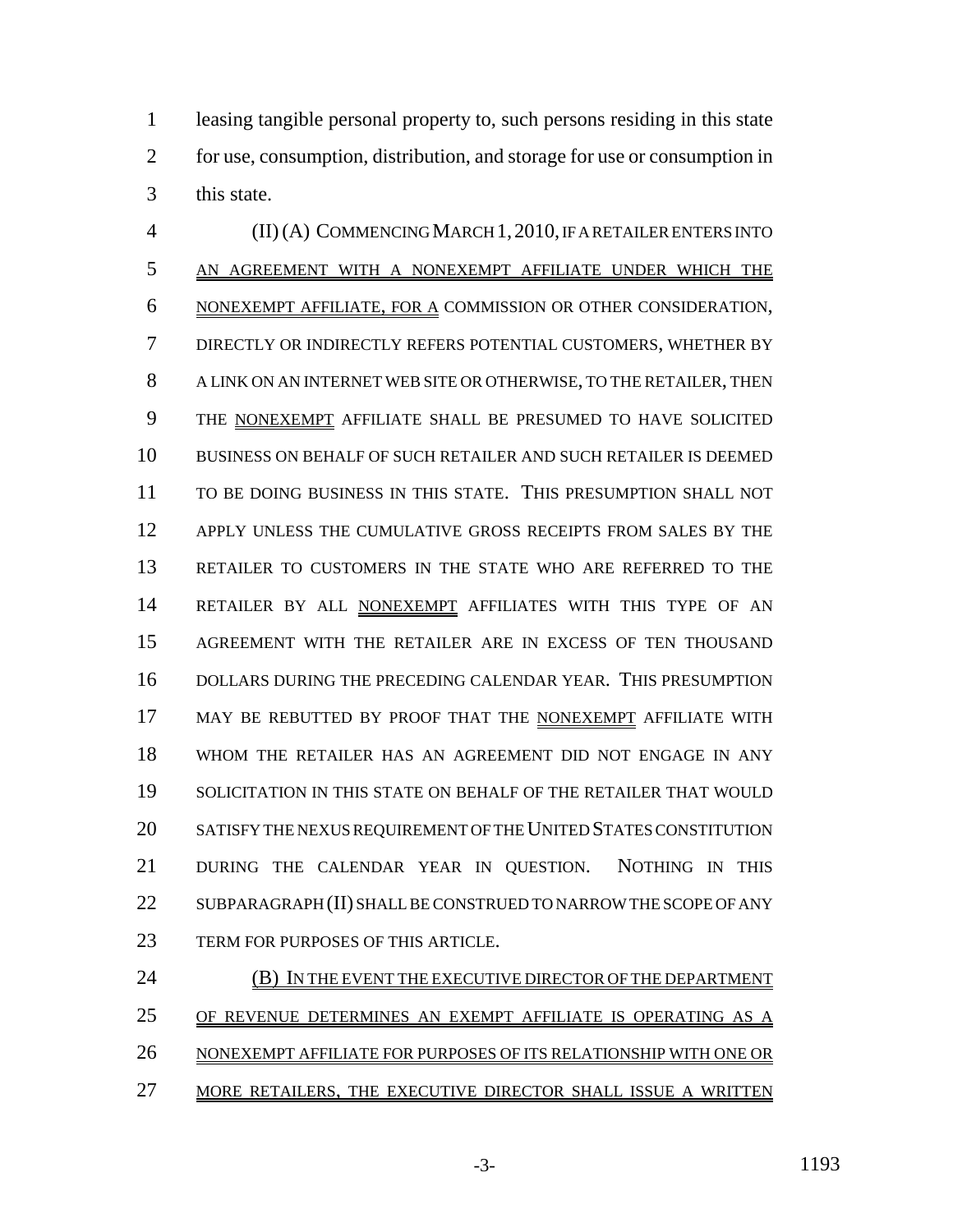| 1  | NOTICE NOTIFYING THE EXEMPT AFFILIATE THAT. FOR PURPOSES OF ITS           |
|----|---------------------------------------------------------------------------|
| 2  | RELATIONSHIP WITH A PARTICULAR RETAILER. IT IS IN VIOLATION OF ITS        |
| 3  | EXEMPT STATUS. THE EXECUTIVE DIRECTOR SHALL PROVIDE A COPY OF             |
| 4  | THE EXEMPT<br>THE NOTICE TO SUCH RETAILER AT THE SAME TIME.               |
| 5  | AFFILIATE SHALL HAVE THIRTY DAYS AFTER RECEIPT OF THE NOTICE TO           |
| 6  | THE DEPARTMENT ESTABLISHING THAT, FOR<br>SUBMIT<br><b>EVIDENCE</b><br>TO. |
| 7  | PURPOSES OF THE RELATIONSHIP WITH THE RETAILER. THE EXEMPT                |
| 8  | AFFILIATE DID NOT VIOLATE THE EXEMPT STATUS.<br>IF THE EXEMPT             |
| 9  | AFFILIATE FAILS TO RESPOND TO THE NOTICE OR REMAINS IN VIOLATION OF       |
| 10 | THE EXEMPT STATUS. THE EXECUTIVE DIRECTOR SHALL GIVE NOTICE TO            |
| 11 | THE RETAILER OF THE NAME AND ADDRESS OF SUCH EXEMPT AFFILIATE             |
| 12 | THAT FAILED TO RESPOND OR THAT REMAINS IN VIOLATION OF THE EXEMPT         |
| 13 | STATUS, AND THE RETAILER MAY TERMINATE THE RELATIONSHIP WITH THE          |
| 14 | EXEMPT AFFILIATE WITHIN THIRTY DAYS AFTER THE RETAILER'S RECEIPT          |
| 15 | OF THE DEPARTMENT'S NOTICE. IN THE EVENT THE RETAILER DOES NOT            |
| 16 | TERMINATE THE RELATIONSHIP WITH THE PREVIOUSLY NOTIFIED EXEMPT            |
| 17 | AFFILIATE WITHIN THE THIRTY-DAY PERIOD. THE RETAILER SHALL BE             |
| 18 | DEEMED TO BE DOING BUSINESS IN THIS STATE. AN EXEMPT AFFILIATE            |
| 19 | WITH EXEMPT STATUS FOR PURPOSES OF ITS RELATIONSHIPS WITH ONE OR          |
| 20 | MORE RETAILERS MAY SIMULTANEOUSLY BE A NONEXEMPT AFFILIATE FOR            |
| 21 | PURPOSES OF ITS RELATIONSHIPS WITH ONE OR MORE DIFFERENT                  |
| 22 | <b>RETAILERS.</b>                                                         |
| 23 | (C) FOR PURPOSES OF THIS SUBPARAGRAPH (II), "NONEXEMPT                    |
| 24 | AFFILIATE" MEANS A PERSON RESIDING IN THIS STATE THAT PUBLICLY            |
| 25 | SOLICITS BUSINESS FOR A RETAILER OTHER THAN FOR ITSELF BY MEANS OF        |
| 26 | ITS PHYSICAL PRESENCE IN THIS STATE AND SHALL NOT INCLUDE AN              |
| 27 | EXEMPT AFFILIATE.                                                         |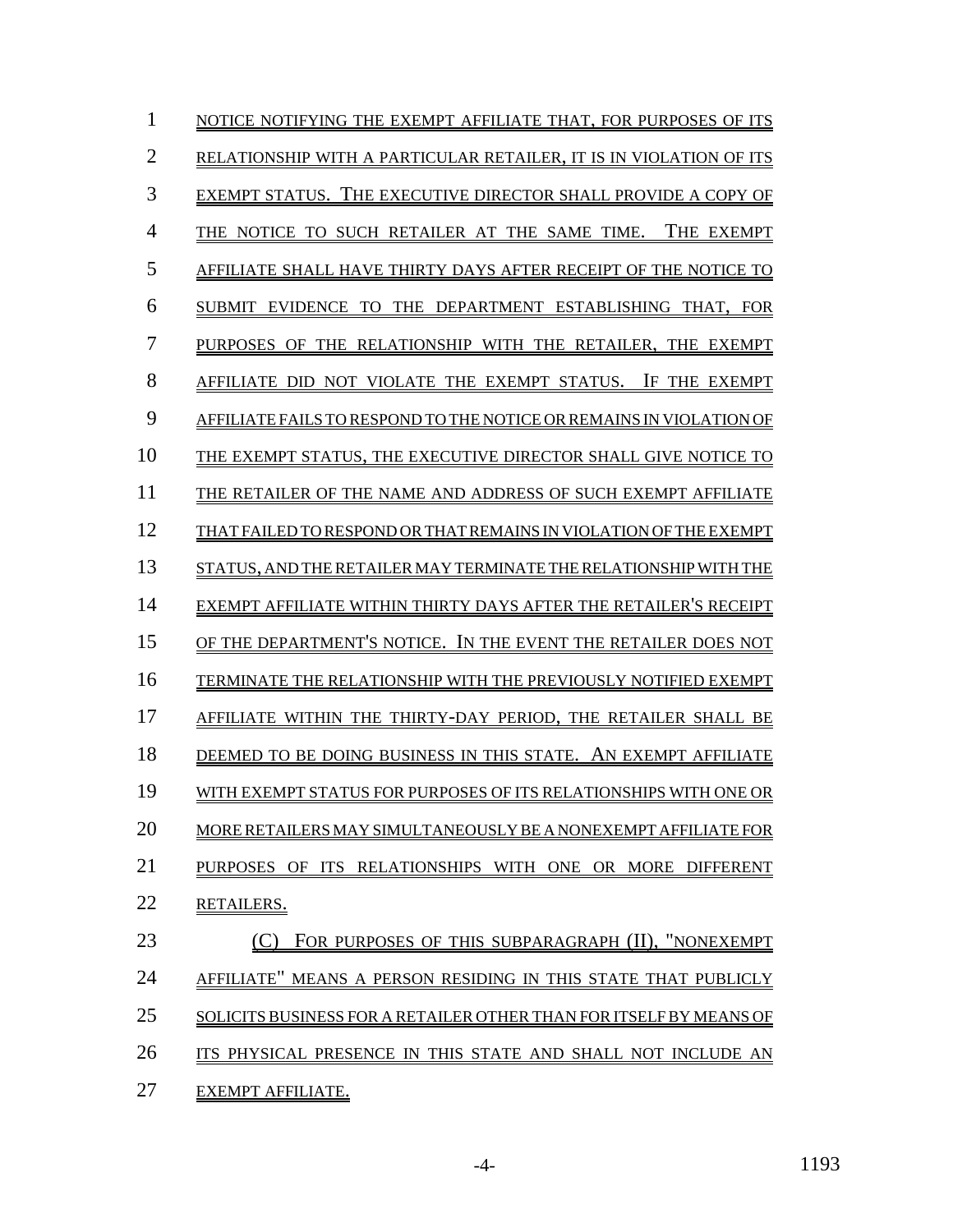(D) FOR PURPOSES OF THIS SUBPARAGRAPH (II), "EXEMPT AFFILIATE" MEANS ANY NONEXEMPT AFFILIATE THAT, FOR PURPOSES OF ITS RELATIONSHIP WITH A PARTICULAR RETAILER, UTILIZES ELECTRONIC MEDIA TO A DEGREE GREATER THAN EIGHTY PERCENT TO SOLICIT BUSINESS FOR A RETAILER. (E) THE EXECUTIVE DIRECTOR OF THE DEPARTMENT OF REVENUE MAY PROMULGATE RULES AS MAY BE NECESSARY TO ADMINISTER AND ENFORCE ANY PROVISION OF THIS SUBPARAGRAPH (II). THE RULES SHALL 9 BE PROMULGATED IN ACCORDANCE WITH ARTICLE 4 OF TITLE 24, C.R.S. (8) "Retailer" or "vendor" means a person doing a retail business IN THIS STATE, known to the trade and public as such, and selling to the user or consumer, and not for resale. **SECTION 2.** 39-21-112, Colorado Revised Statutes, is amended 14 BY THE ADDITION OF A NEW SUBSECTION to read: **39-21-112. Duties and powers of executive director.** (3.5) (a) IF ANY RETAILER THAT DOES NOT COLLECT COLORADO SALES 17 TAX REFUSES VOLUNTARILY TO FURNISH ANY OF THE INFORMATION 18 SPECIFIED IN SUBSECTION (1) OF THIS SECTION WHEN REQUESTED BY THE EXECUTIVE DIRECTOR OF THE DEPARTMENT OF REVENUE OR HIS OR HER EMPLOYEE, AGENT, OR REPRESENTATIVE, THE EXECUTIVE DIRECTOR, BY SUBPOENA ISSUED UNDER THE EXECUTIVE DIRECTOR'S HAND, MAY 22 REQUIRE THE ATTENDANCE OF THE RETAILER AND THE PRODUCTION BY 23 HIM OR HER OF ANY OF THE FOREGOING INFORMATION IN THE RETAILER'S POSSESSION AND MAY ADMINISTER AN OATH TO HIM OR HER 25 AND TAKE HIS OR HER TESTIMONY. IF THE RETAILER FAILS OR REFUSES TO RESPOND TO SAID SUBPOENA AND GIVE TESTIMONY, THE EXECUTIVE DIRECTOR MAY APPLY TO ANY JUDGE OF THE DISTRICT COURT OF THE

-5- 1193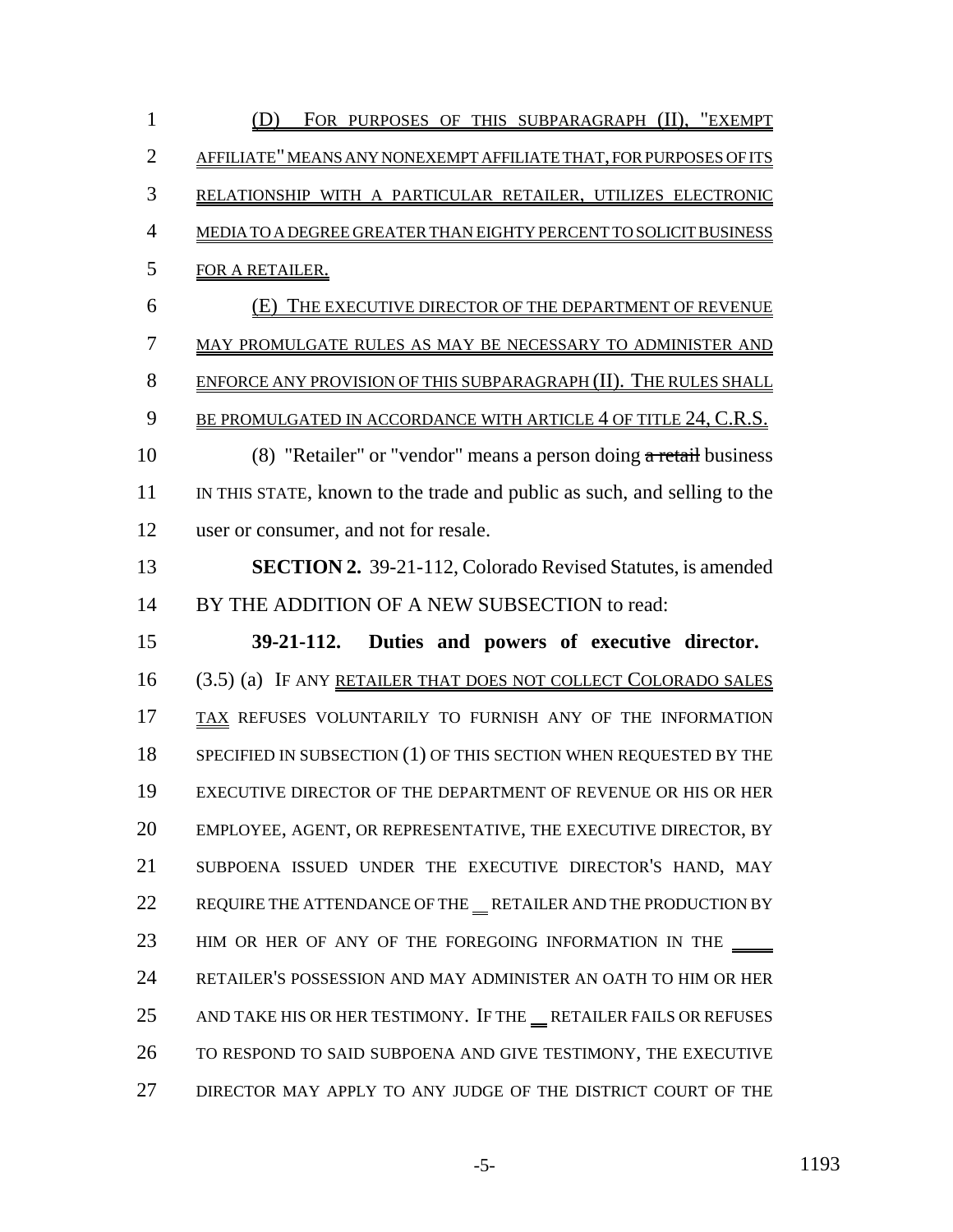| 1              | STATE OF COLORADO TO ENFORCE SUCH SUBPOENA BY ANY APPROPRIATE        |
|----------------|----------------------------------------------------------------------|
| $\overline{2}$ | ORDER, INCLUDING, IF APPROPRIATE, AN ATTACHMENT AGAINST THE __       |
| 3              | RETAILER AS FOR CONTEMPT, AND UPON HEARING, SAID JUDGE HAS, FOR      |
| $\overline{4}$ | THE PURPOSE OF ENFORCING OBEDIENCE TO THE REQUIREMENTS OF SAID       |
| 5              | SUBPOENA, POWER TO MAKE SUCH ORDER AS, IN HIS OR HER DISCRETION,     |
| 6              | HE OR SHE DEEMS CONSISTENT WITH THE LAW FOR PUNISHMENT OF            |
| 7              | CONTEMPTS.                                                           |
| 8              | (b) FOR PURPOSES OF THIS SUBSECTION (3.5), "RETAILER" SHALL          |
| 9              | HAVE THE SAME MEANING AS SET FORTH IN SECTION 39-26-102 (8).         |
| 10             | (c) ALL RETAILERS THAT DO NOT COLLECT COLORADO SALES TAX             |
| 11             | SHALL NOTIFY COLORADO PURCHASERS THAT SALES OR USE TAX IS DUE ON     |
| 12             | ALL PURCHASES MADE FROM THE RETAILER AND THAT THE COLORADO           |
| 13             | DEPARTMENT OF REVENUE REQUIRES THE PURCHASER TO FILE A SALES OR      |
| 14             | USE TAX RETURN.                                                      |
| 15             | (d) ALL RETAILERS THAT DO NOT COLLECT COLORADO SALES TAX             |
| 16             | SHALL SEND NOTIFICATION TO ALL COLORADO PURCHASERS BY JANUARY        |
| 17             | 31 OF EACH YEAR SHOWING THE TOTAL AMOUNT PAID BY THE PURCHASER       |
| 18             | FOR COLORADO PURCHASES MADE FROM THE RETAILER IN THE PREVIOUS        |
| 19             | CALENDAR YEAR. THE NOTIFICATION SHALL STATE THAT THE COLORADO        |
| 20             | DEPARTMENT OF REVENUE REQUIRES A SALES OR USE TAX RETURN TO BE       |
| 21             | FILED AND SALES OR USE TAX PAID ON THE COLORADO PURCHASES MADE       |
| 22             | BY THE PURCHASER FROM THE RETAILER.                                  |
| 23             | <b>SECTION 3.</b> Part 1 of article 21 of title 39, Colorado Revised |
| 24             | Statutes, is amended BY THE ADDITION OF A NEW SECTION to             |
| 25             | read:                                                                |
| 26             | 39-21-122. Revenue impact of 2010 tax legislation - tracking         |
| 27             | by department. THE DEPARTMENT OF REVENUE SHALL ACCOUNT FOR ALL       |